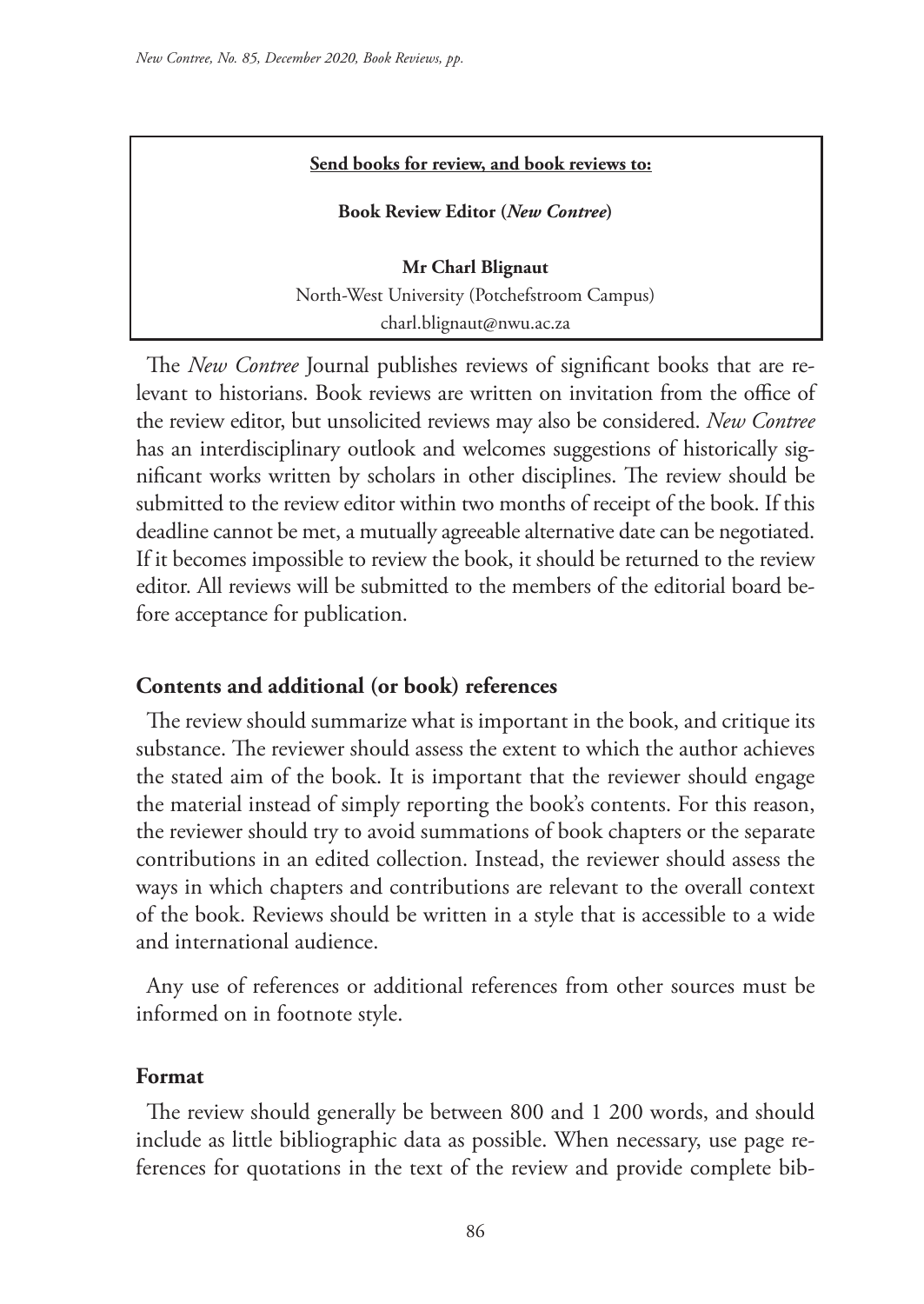liographic details of the source. The review should begin with a heading that includes all the bibliographic data. The elements of the heading should be arranged in the order presented in the following example:

*The early mission in South Africa/Die vroeë sending in Suid-Afrika, 1799-1819*. Pretoria: Protea Book House, 2005, 272 pp., map, chronology, bibl., index. ISBN: 1-9198525-42-8. By Karel Schoeman.

Do not indent the first line of the first paragraph, but indent the first line of all successive paragraphs. Use double spacing for the entire review. Add your name and institutional affiliation at the end of the review. Accuracy of content, grammar, spelling, and citations rests with the reviewer, and we encourage you to check these before submission. Reviews may be transmitted electronically as a Word file attachment to an email to the review editor. If you have additional questions, please contact the Book Review Editors.

# *Bank robber: My time with André Stander*

# **(Cape Town, Penguin Books, 2018, 206pp. ISBN 978-1-77609-289-5)**

## **Allan Heyl**

Emile C Coetzee *North-West University* 24117889@nwu.ac.za

Bank robberies by the infamous Stander gang became headline news in the months of October 1983 to January 1984. These criminal escapades by a former South African Police captain, André Stander, with two other convicted criminals, captivated the South African public. It had the ironic effect of making them into South African folk heroes. One might think that in a country where crime has been a major issue for decades, any criminal would be completely and irrevocably ostracized from society as a whole. Regarding the Stander gang, it is not the case. Hence the reason why this memoir by Allan Heyl probably was published by Penguin Books. Heyl passed away on 17 April 2020 but for crime historians his published memories are a precious legacy which will help to further unlock the mysteries of South Africa crime history.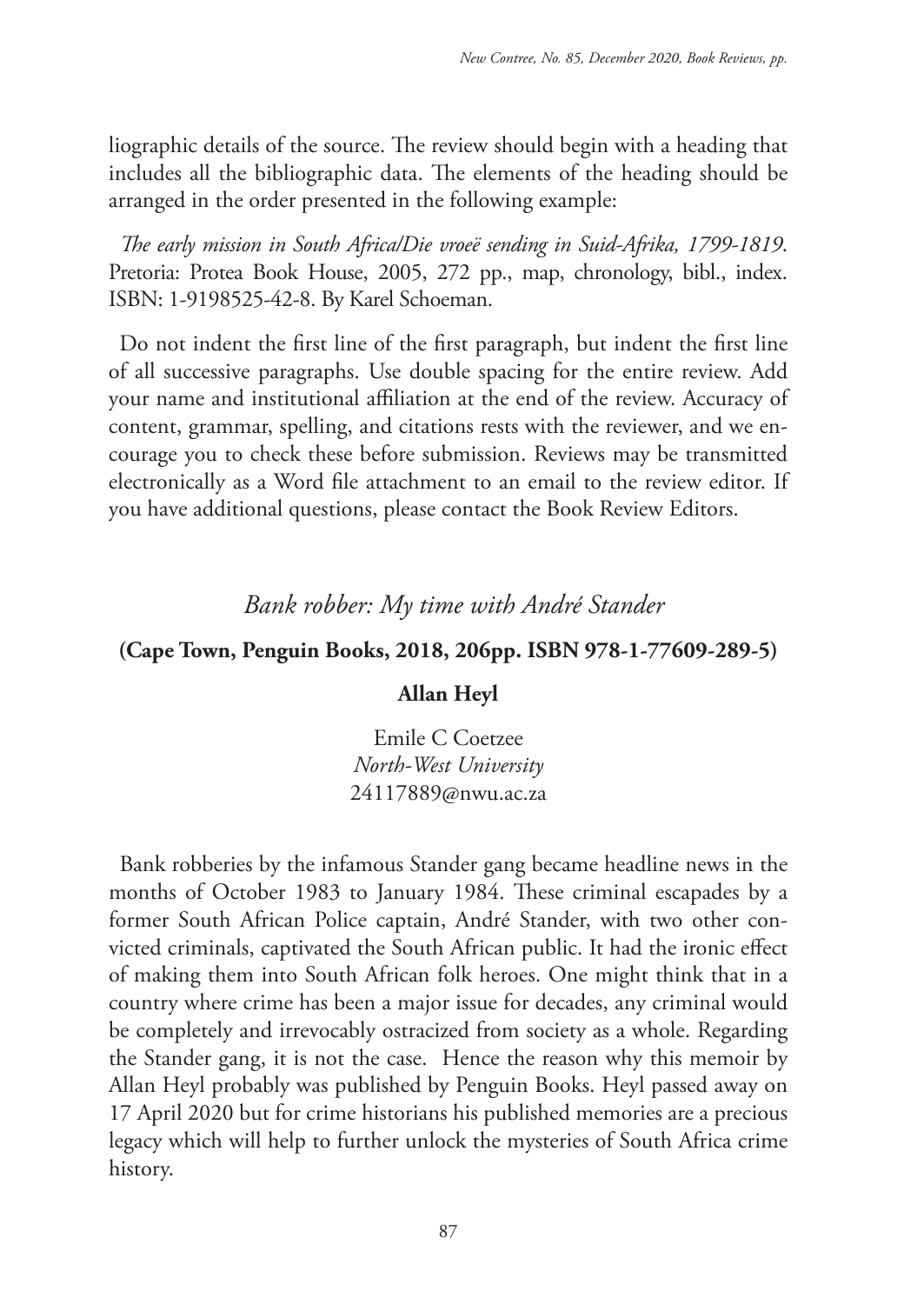Yet an array of historians agree that autobiographies and memoirs do suffer from many criticism. Arguments against these type of publications are that the narrative is only told with subjective perspectives, therefore having a limited use for any historical research. Even so, autobiographies and memoirs do deliver a first person account which can also influence and enrich historical research long after the author of such a memoir, or autobiography, had passed on. This will most likely be the case for Allan Heyl's memoir. This book delivers his first hand experiences while being part of the Stander gang and he also explains, in the book, more about his friendship with André Stander. Truly, a clearer perspective of Stander's personality can be seen in Heyl's account. The same can be argued about who Lee MacCall (the other member of the Stander gang) was as a person. In particular interest for historians, criminologists, police detectives and officers is Heyl's clear telling of which banks they robbed as a gang and their usual modus operandi. For historians, this book has the added advantage of delivering another angle of insight into the conditions of living in South Africa during the early-1980s: An era when the South African Police was a highly trained public security force.

It is naturally unnecessary to expect in a memoir a source list or any other reference to substantiate the narrative about the life of Heyl and the Stander gang. How Heyl remembered and presented his account has to be accepted as is. One might argue that Heyl had enough time to think about all the criminal adventures he and Stander had together and the impact thereof on their lives. Therefore, from Heyl's view, his narrative is as accurate as it possibly could be.

This book, to be added to the repertoire of studies on the Stander gang, can perhaps be fruitfully utilised in a comparative study with other biographies and historical accounts of the Stander gang, such as the one by Paul Moorcraft and Mike Cohen.1 Heyl himself mentioned that certain "untruths" will be corrected. Surely, this memoir will be used as a source to critique the historically incorrect 2003 theatrical release *Stander*.

Heyl's memoir is divided into three parts. The first part succeeds a foreword and a prologue in which a reader will read about Heyl's regret regarding his criminal past, and how he acknowledges that his fate was due to poor decisions. His depression has, according to Heyl, had a definitive role in his transformation into a bank robber. From the prologue readers can observe

<sup>1</sup> P Moorcroft & M Cohen, *Stander... Bank Robber* (Johannesburg, Galago Books, 1984).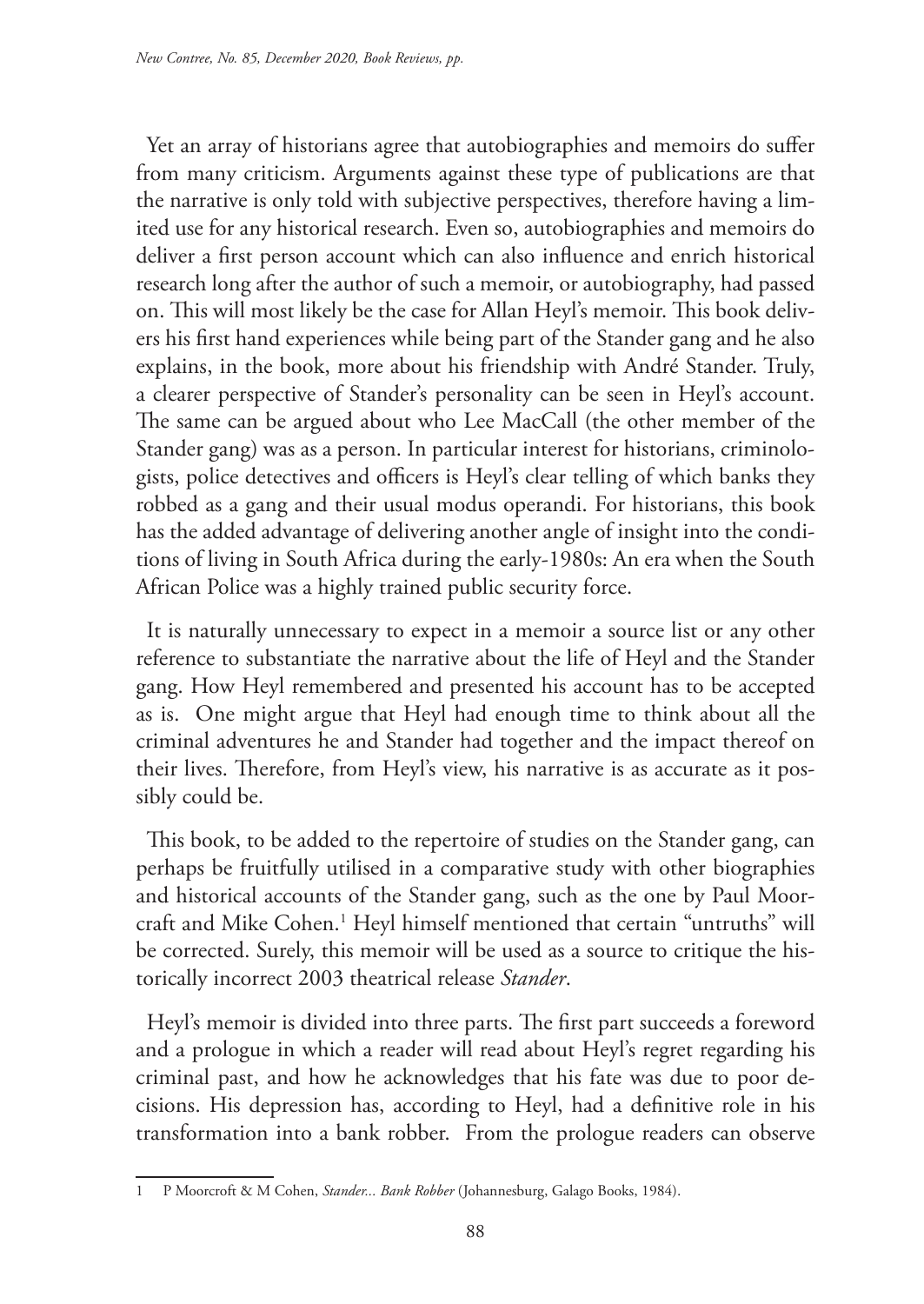that Heyl's childhood years were challenging for him. Amongst others he was usually the recipient of Anglophobic slurs and taunts by his Afrikaner classmates. The prologue showcases how an English-speaking White South African in the Free State, being part of Generation Baby Boomer, had a tough time growing up in the era of National Party control. Considered to be part of the old foe Heyl felt ill-treated, while also struggling with a heavy burden of depression. His further descent into the abyss is illustrated in the first part of the memoir where he explains what happened to him for him to finally cross over the proverbial threshold into becoming a bank robber. The bank robberies which Heyl committed himself is described in no uncertain terms. Yet, after his short solo career as a bank robber, it is clear that Heyl did experience some stability and let alone living in a comfortable house with a steady income, he was at one point quite close to begin with a family of his own. However, this utopian dream collapsed when he was dragged into a scheme to rob banks again by an acquaintance who knew about Heyl's criminal record.

When Heyl's last solo bank robbery resulted in his arrest, he became part of South Africa's prison population (the focus of the memoir's Part 2). Heyl spent some time at the main prison facility in Pretoria but he was later transferred to Zonderwater prison (to the east of Pretoria): a transfer with which he was not too happy about because of the lack of privacy he would endure at Zonderwater. In the memoir Heyl portrays himself as an intellectual and a loner, and while educating himself on several subjects such as English literature and psychology, he was able to keep the "black dog" of depression at bay. He enjoyed to read on his own, and he had the opportunity to do so in his single cell in the Pretoria prison but after his transfer to the Zonderwater prison, it was difficult for him to continue to read by his lonesome. However, his time at Zonderwater made it possible for him to meet Stander and Mc-Call. With Stander, he found an intellectual equal. He could share his ideas about the different subjects which he was studying with his Afrikaner friend. Soon they started to share their experiences in robbing banks. When bank security and surveillance was a minor field of expertise, it was easy for Stander, McCall and Heyl to plan several bank robberies as soon as they escaped from prison. Stander and McCall had escaped before they helped Heyl to escape in October 1983.

All robberies and the different amounts of money stolen are carefully explained in the memoir's Part 3. Months after their escape, they had enough money to leave South Africa and to start somewhere anew. However, McCall